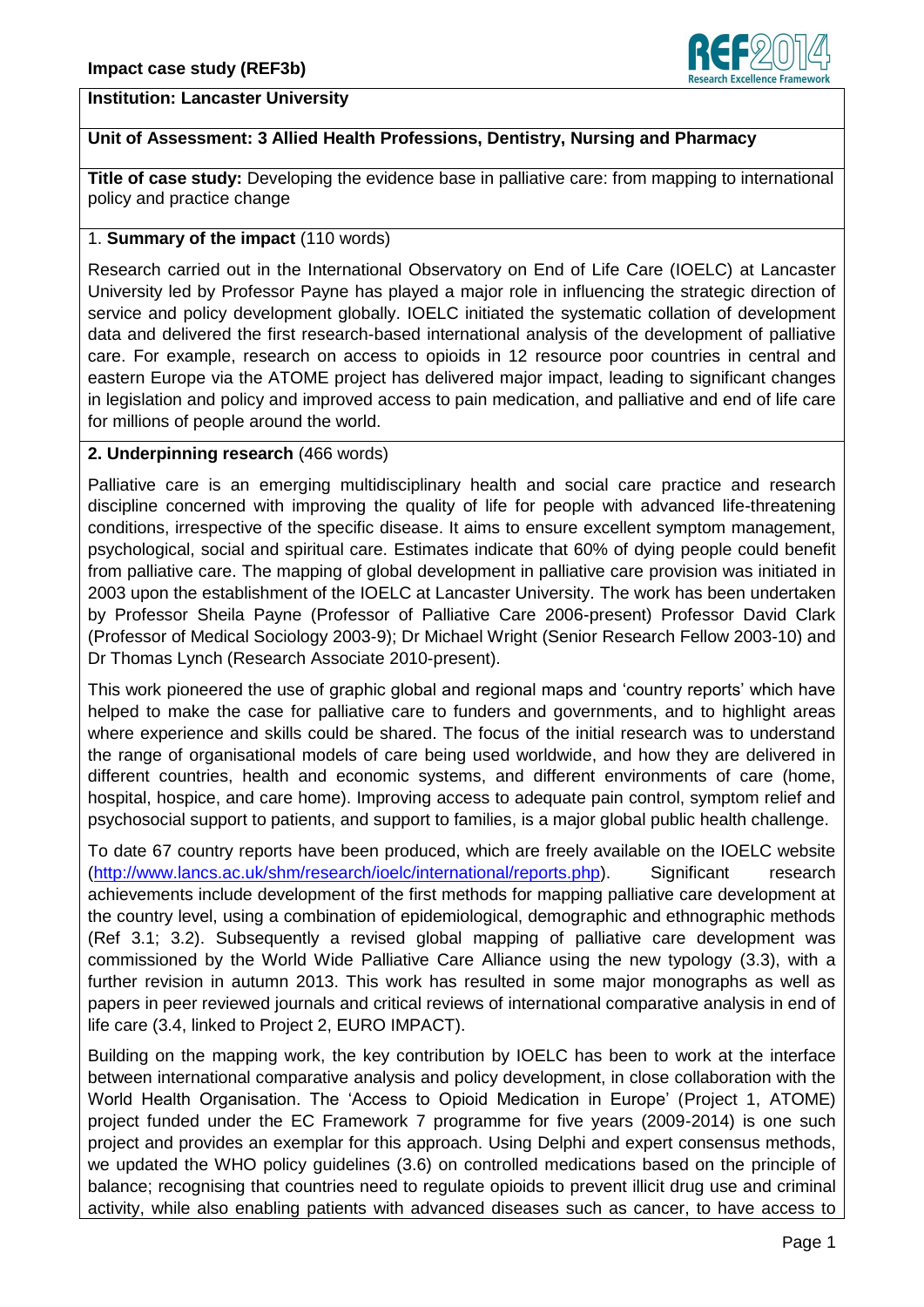

affordable pain relief. Further research includes identifying and evaluating models of integrated palliative care in Europe (Project 3, InSupC).

#### **3. References to the research**

**3.1** Clark, D. Wright, M. Hunt, J. and Lynch, T. 2007. Hospice and Palliative Care Development in Africa: A Multi-method Review of Services and Experiences. *Journal of Pain and Symptom Management* 33: 698-710. doi:10.1016/j.jpainsymman.2006.09.033

**3.2** Wright, M. C., Clark, D., Wood, J. and Lynch, T. 2008. Mapping levels of palliative care development. *Journal of Pain and Symptom Management* 35: 469-485. doi:10.1016/j.jpainsymman.2007.06.006

**3.3** Lynch, T., Connor, S. and Clark, D. 2013. Mapping levels of palliative care development: a global update. *Journal of Pain and Symptom Management* 45:1094-1106. doi:10.1016/j.jpainsymman.2012.05.011

**3.4** Loucka M, Payne S, Brearley S How to measure the international development of palliative care? 2013. A critique and discussion of current approaches *Journal of Pain and Symptom Management* doi:10.1016/j.jpainsymman.2013.02.013

**3.5** Lynch, T., Clark, D., Centeno, C., Rocafort, J., Flores, L. A. Greenwood, A., Praill, D., Brasch, S., Giordano, A., De Lima, L., and Wright, M. 2009. Barriers to the development of palliative care in CEE and CIS. *Journal of Pain and Symptom Management*, 37(3): 305-315. doi:10.1016/j.jpainsymman.2008.03.011

**3.6.** Jünger, S., Brearley, S., Payne, S., Mantel-Teeuwisse, A.K., Lynch, T., Scholten, W., Radbruch, L. Consensus building on access to controlled medicines: a four-stage Delphi consensus procedure. *Journal of Pain and Symptom Management.* 2013 May 21. pii: S0885- 3924(13)00192-9. doi: 10.1016/j.jpainsymman.2013.01.014.

### **Selective competitive research support**

Original research projects to perform significant and rigorous mapping studies in key world regions, were undertaken with various funders, including: in Africa (Diana, Princess of Wales Memorial Fund) 2004; in India (Irish Hospice Foundation, National Hospice and Palliative Care Organisation (USA) 2005); in the Middle East (National Cancer Institutes (USA)); in South East Asia (Open Society Institute (USA) 2006), paediatric palliative care in Europe (Maruzza Foundation (Italy) 2012); and globally mapping palliative care postgraduate education programmes (Open Society Foundation (USA) - 2012).

Total value since 2009: **£9.3 million**

European Commission Framework Programme 7 projects:

- 1. ATOME Access to Opioid Medication in Europe <http://www.atome-project.eu/> funded 2009-2014 led by Lukas Radbruch (Germany), Willem Scholten (WHO) and Sheila Payne (Lancaster UK) which aims to increase access to opioid in 12 resource poor countries in Central and Eastern Europe by working with national governments and national associations; the IOELC are undertaking the research that underpins this project (www.atome.org.uk). The project also involves Tom Lynch and Saskia Junger (PhD student). Euros 2,449,688
- 2. EURO-IMPACT [www.euro-impact.eu](http://www.euro-impact.eu/) funded 2010-2014 led by Luc Deliens (Belgium), Sheila Payne (UK) et al. This consortium was awarded European Commission funding under Marie Curie Actions of Framework Programme 7. This project also involves Sarah Brearley and Martin Loucka (PhD student). Euros 3,985,789
- 3. InSup-C Patient centred pathways in advanced cancer and chronic disease [www.insup](http://www.insupc.eu/)[c.eu](http://www.insupc.eu/) funded 2012-2016 led by Jeroen Hasselaar (The Netherlands), Sheila Payne (UK), Clive Ondari (WHO) et al Euros 2,911,593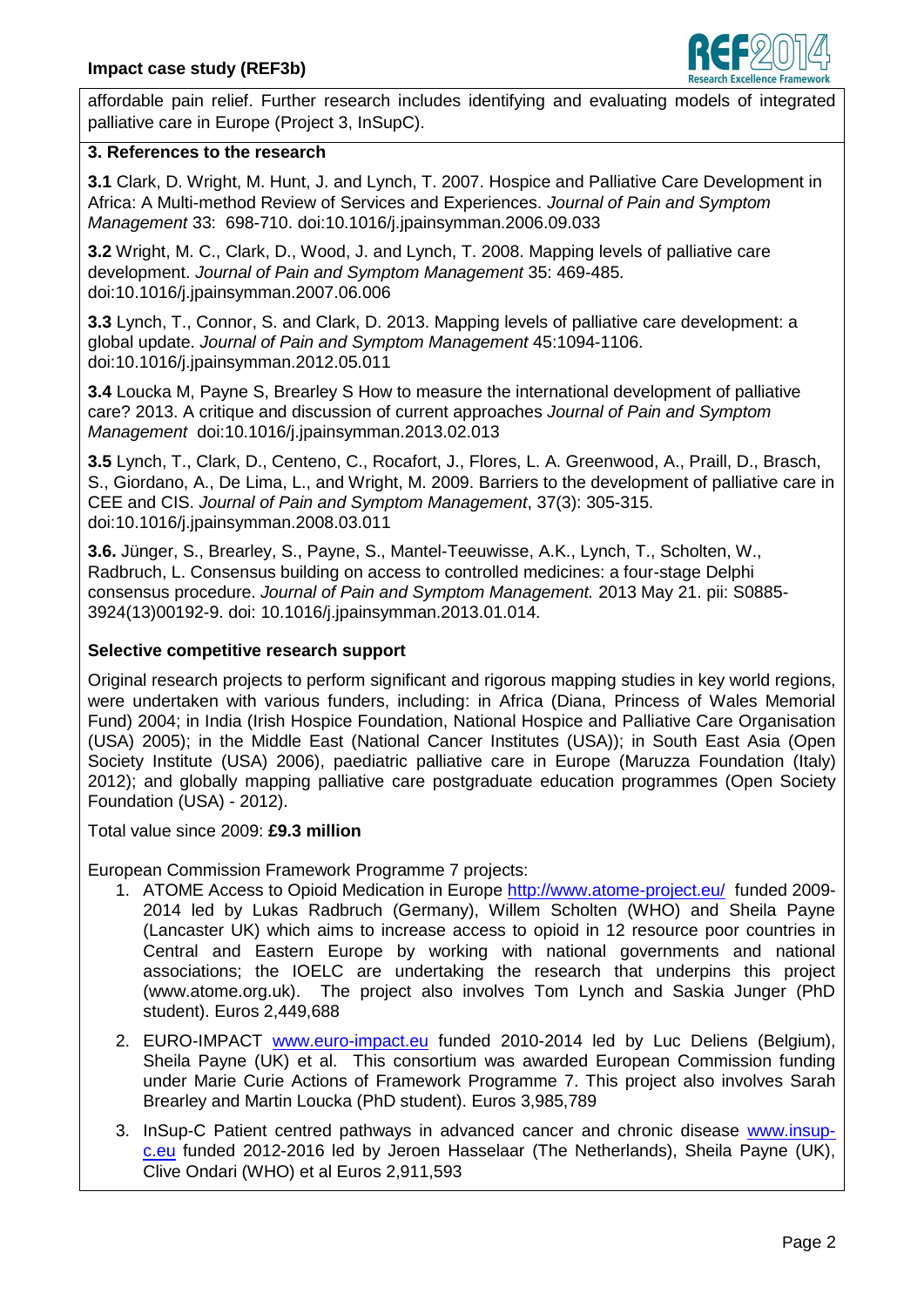

### **4. Details of the impact** (797 words)

This research undertaken at Lancaster University has played a major international role in influencing the strategic direction of service and policy development in end of life care. Our research has influenced funding bodies, policy makers and professional organisations in promoting the development and refinement of services, and therefore improving access to palliative care for a substantial number of people across the world. Below we provide four examples of the broad impacts we have delivered (4.1-4.4), together with one detailed example (4.5), of several available:

**4.1** In Europe, the IOELC mapping of palliative care services was extensively drawn upon to inform the evidence base and recommendations in an independent report commissioned by the European Parliament Economic and Scientific Policy Department led by Martin-Moreno et al (5.1). This has influenced governments in the UK, Germany, Italy and elsewhere to introduce policy directives such as the first ever national End of Life Care Strategy in 2008 for England and Wales.

**4.2** The European Association of Palliative Care (an International non-governmental organisation recognised by the Council of Europe) have a Task Force on Palliative Care Development in Europe [\(www.eapcnet.eu\)](http://www.eapcnet.eu/) which has published extensive and detailed maps of palliative care development in Europe (called an Atlas) with the support of IOELC, the latest update published in 2013 (5.2). The mapping methodologies have been drawn from the work of the IOELC, in turn leading to improvements in hospice and palliative care services.

**4.3** A major influential international report (5.3) commissioned by the Lien Foundation in Singapore and carried out by the Economist Intelligence Unit (2010) once again drew upon IOELC research and consultation with IOELC researchers (Payne, Clark). This report produced a ranking of palliative care development in 40 countries of the world, and with a more complex set of indicators. This report provided benchmarks against which national governments, including the UK (ranked first), are able to measure palliative care service development.

**4.4** Access to effective, affordable pain relief is an essential part of palliative care, but access is far from uniform (5.4): 10% of the world population consumes 90% of the available morphine. **This means that millions of people die in pain**. There are many barriers preventing access to opioids operating at different levels including: public fear of opioids; professional ignorance of pain assessment; reluctance to prescribe in sufficient doses in a timely way; restrictions on the storage and delivery of medications; and national legal and regulatory restrictions on opioid use because of fears about illicit drug use and criminal activity. In 2011, Human Rights Watch (5.5) documented pain and palliative care services in 40 countries citing IOELC research. In September 2011, at the UN High Level Summit on the prevention and control of Non Communicable Diseases (NCDs), the advocacy of international cancer and palliative care organisations drew extensively on data from IOELC sources and the early work of the ATOME project, to successfully achieve the inclusion of palliative care into the political declaration on the prevention of NCDs that was signed at the meeting and subsequently in 2013 the inclusion of a palliative care indicator.

**4.5** In the ATOME project, 12 European countries where opioid consumption was below average in 2006 were identified and we prepared detailed 'Country Reports' compiling demographic, health care, medication utilisation and ethnographic information: **[Bulgaria;](http://www.atome-project.eu/country-reports/country.php?country=9) [Cyprus;](http://www.atome-project.eu/country-reports/country.php?country=12) [Estonia;](http://www.atome-project.eu/country-reports/country.php?country=1) [Greece;](http://www.atome-project.eu/country-reports/country.php?country=10) [Hungary;](http://www.atome-project.eu/country-reports/country.php?country=6) [Latvia;](http://www.atome-project.eu/country-reports/country.php?country=2) [Lithuania;](http://www.atome-project.eu/country-reports/country.php?country=3) [Poland;](http://www.atome-project.eu/country-reports/country.php?country=4) [Serbia;](http://www.atome-project.eu/country-reports/country.php?country=8) [Slovakia;](http://www.atome-project.eu/country-reports/country.php?country=5) [Slovenia;](http://www.atome-project.eu/country-reports/country.php?country=7) [Turkey.](http://www.atome-project.eu/country-reports/country.php?country=11)**

This project delivered policy revisions in access to opioid medication and training of practitioners in the 12 resource poor countries (3.5), working collaboratively with national governments, legal representatives, harm reduction agencies and national palliative care and oncology associations. The extensively revised policy document by the WHO "*Ensuring balance in national policies on*